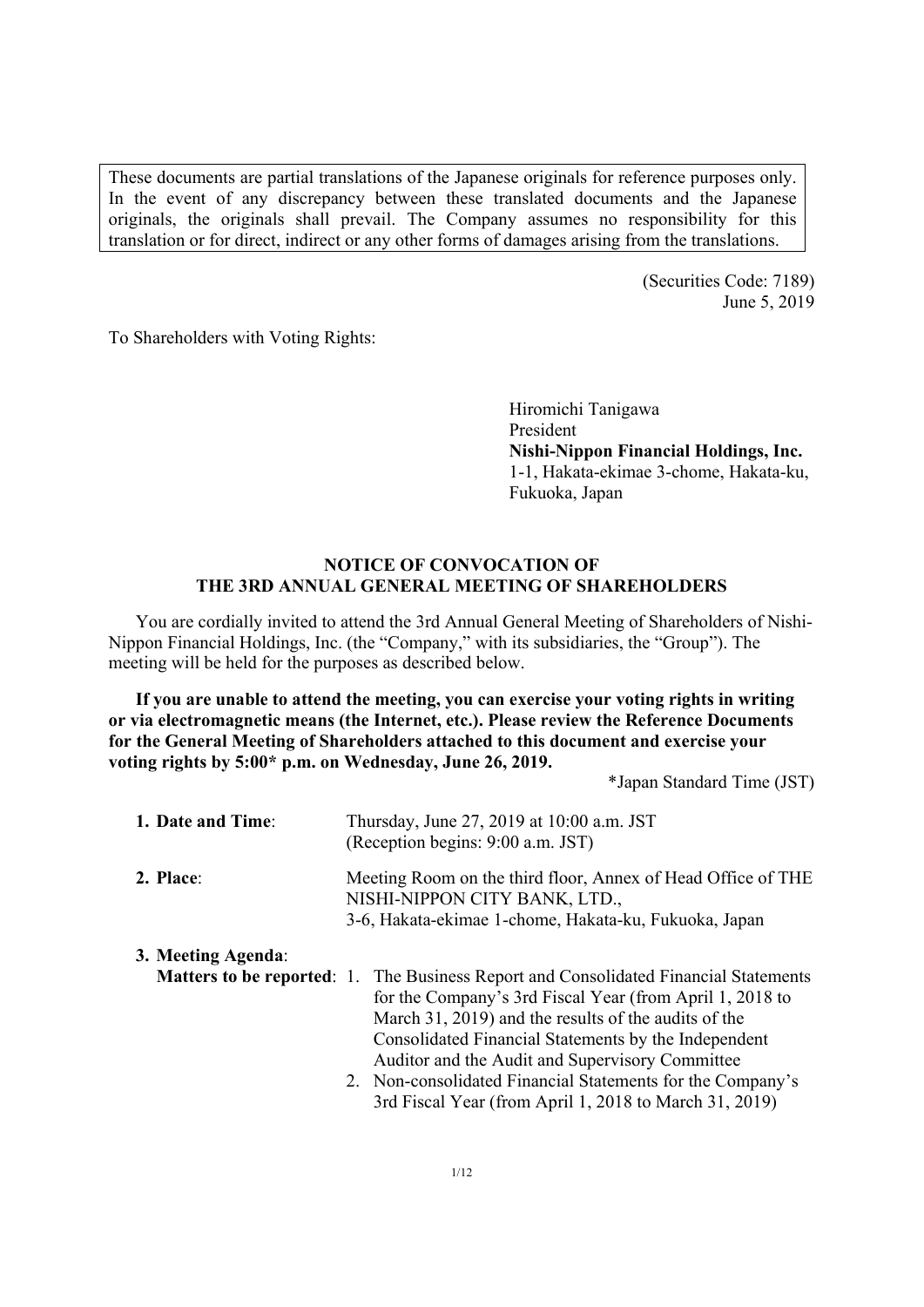**Proposals to be resolved**:

**Proposal No. 1**: Appropriation of Surplus

**Proposal No. 2:** Election of 5 Directors (excluding those who are Audit and Supervisory Committee members)

**Proposal No. 3:** Election of 1 Director who is an Audit and Supervisory Committee member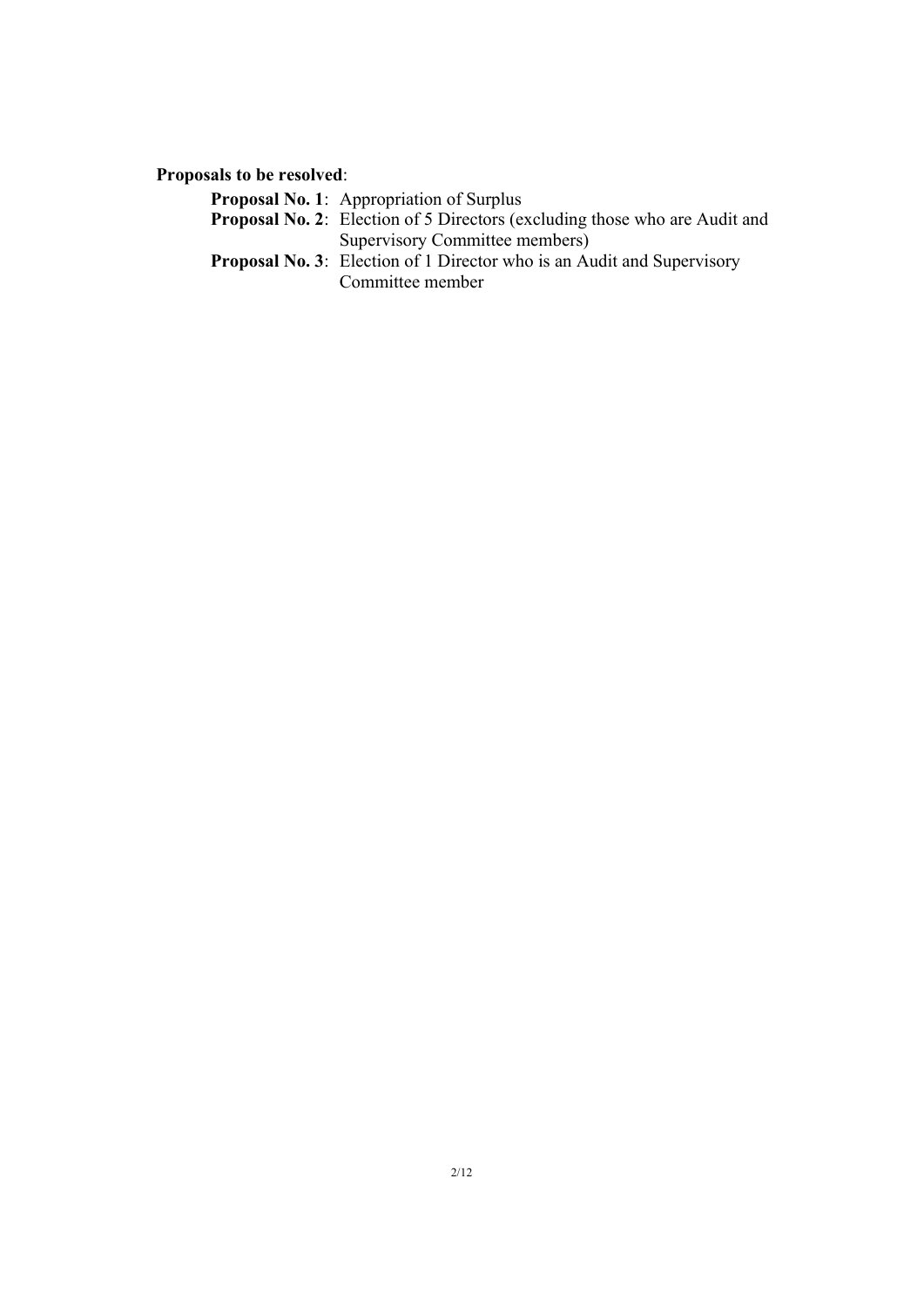#### **Instructions for Exercise of Voting Rights**:

#### **If attending the General Meeting of Shareholders**

#### **Date and time of the General Meeting of Shareholders:**

#### **Thursday, June 27, 2019 at 10:00 a.m. JST**

(The reception is scheduled to begin at 9:00 a.m. JST)

Please submit the enclosed Voting Rights Exercise Form at the reception desk on the day of the meeting for identification.

For resource-saving, please bring your own copy of this notice of convocation.

## **If not attending the General Meeting of Shareholders**

# **Exercise of Voting Rights by Mail (in Writing)**

## **Exercise deadline: Arrival by Wednesday, June 26, 2019 at 5:00 p.m. JST**

Voting rights may be exercised by mail. Please review the "Reference Documents for the General Meeting of Shareholders" , indicate your vote for or against the proposals on the Voting Rights Exercise Form, and return it.

### **Exercise of Voting Rights via the Internet, etc.**

## **Exercise deadline: By Wednesday, June 26, 2019 at 5:00 p.m. JST**

## **Voting website: https://www.e-sokai.jp**

Please access the voting website on the Internet, follow the instructions on the voting website, and indicate your vote for or against the proposals.

If you vote both in writing and via the Internet, only your vote placed via the Internet will be valid. Additionally, if you submit your vote multiple times via the Internet, only the last vote will be valid.

#### **End**

 Among the documents to be provided with this notice of convocation, "the Systems to Secure the Appropriateness of Operations" of the Business Report, the "Consolidated Statement of Changes in Net Assets" of the Consolidated Financial Statements, Notes to the Consolidated Financial Statements, "Non-consolidated Statement of Changes in Net Assets" of the Non-consolidated Financial Statements and the Notes to the Non-consolidated Financial Statements are posted on the Company's website (http://www.nnfh.co.jp/) in accordance with laws and regulations as well as Article 17 of the Articles of Incorporation of the Company. Therefore, they are not included in the Attached Documents to this Notice of Convocation of the Annual General Meeting of Shareholders.

Accordingly, the Attached Documents to this Notice of Convocation of the Annual General Meeting of Shareholders include only part of the Consolidated Financial Statements and the Non-consolidated Financial Statements which have been audited by the Independent Auditor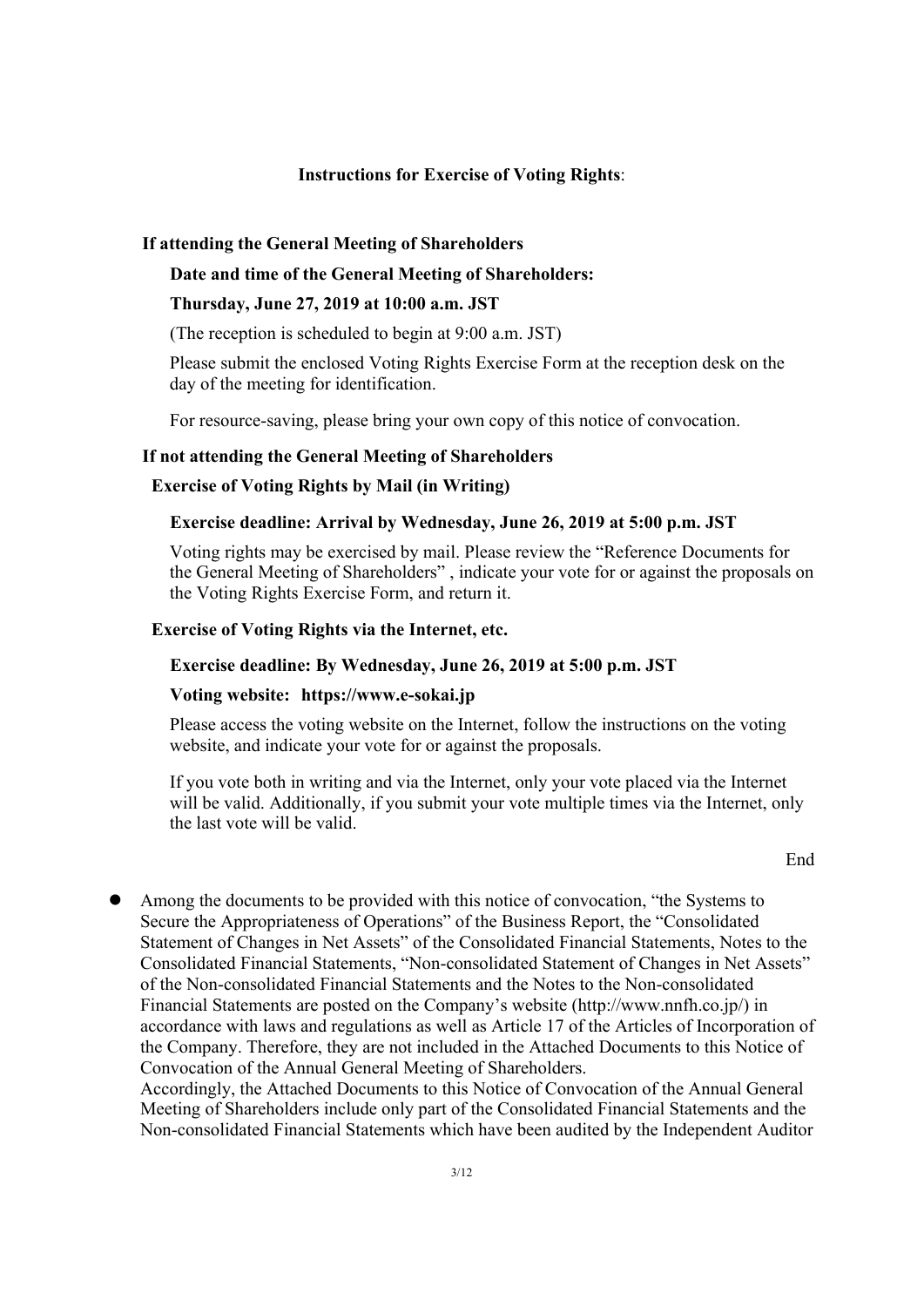and the Audit and Supervisory Committee during the course of preparation of the Independent Auditor's Report and the Audit Report, respectively.

 Any correction to the Reference Documents for the General Meeting of Shareholders, the Business Report, the Consolidated Financial Statements and the Non-consolidated Financial Statements will be posted on the Company's website (http://www.nnfh.co.jp/).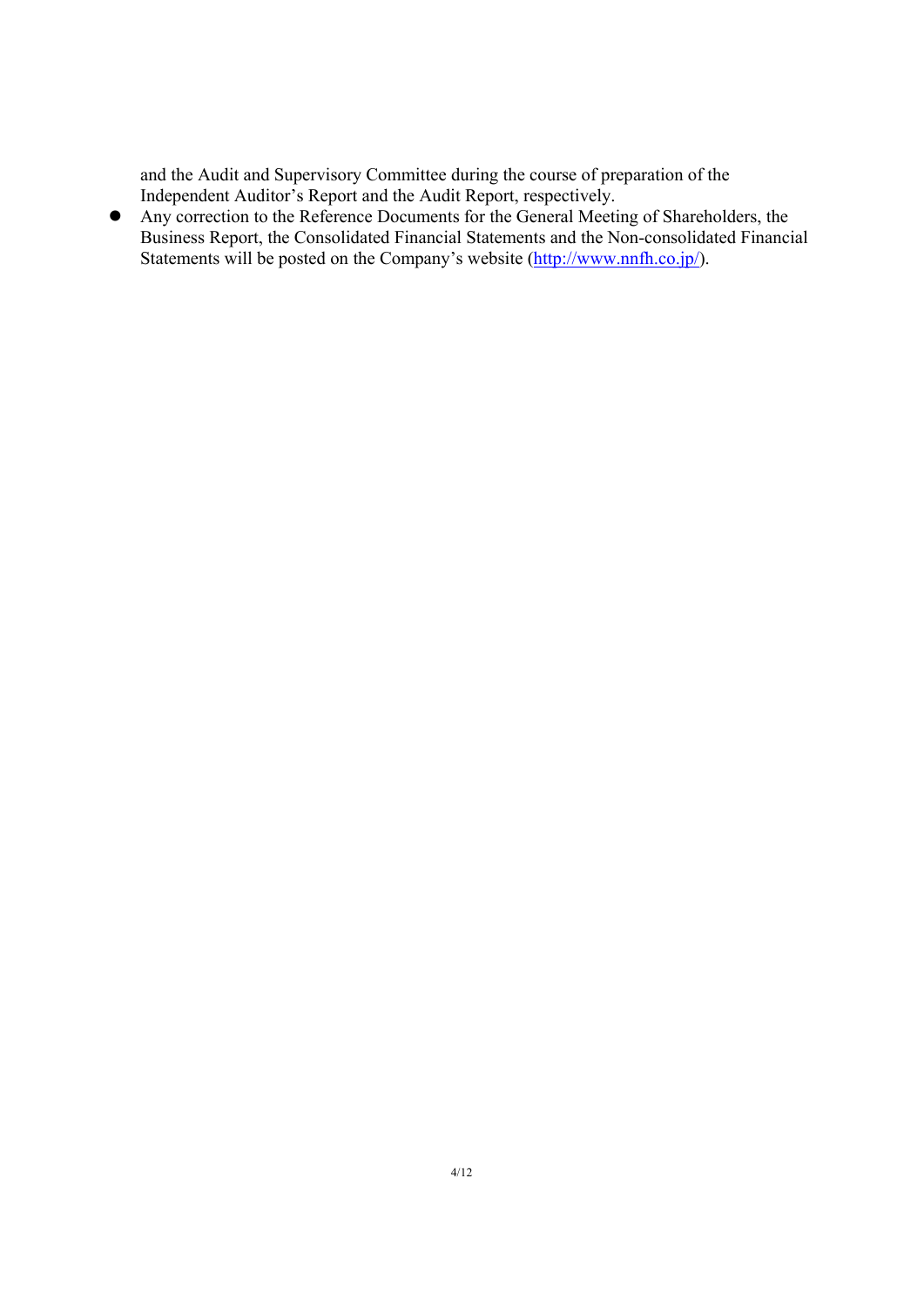# **Reference Documents for the General Meeting of Shareholders**

## **Proposal No. 1:** Appropriation of Surplus

Concerning the appropriation of surplus, the Company's basic policy is to strengthen its financial standing via appropriate enrichment of internal reserves and to conduct stable and continuous dividends. In the medium term, with an annual dividend of 25 yen per share as a base, the Company aims to provide returns to shareholders equivalent to approximately 30% of the net income attributable to shareholders of the Company, and in consideration of factors such as contemporary economic trends, financial conditions, and business results forecasts, determines the returns for each fiscal year.

Based on the above policy, the Company proposes the year-end dividends for the 3rd fiscal year as follows:

Matters concerning year-end dividends

1. Kind of dividend property

Cash

2. Matters concerning the allotment of dividend property to shareholders and the total amount thereof

17.50 yen per share of common stock

The total amount dividends 2,664,745,860 yen

Furthermore, as 12.50 yen were paid per share as an interim dividend during this fiscal period, annual dividends will amount to 30.00 yen per share.

3. Effective date of the distribution of surplus

June 28, 2019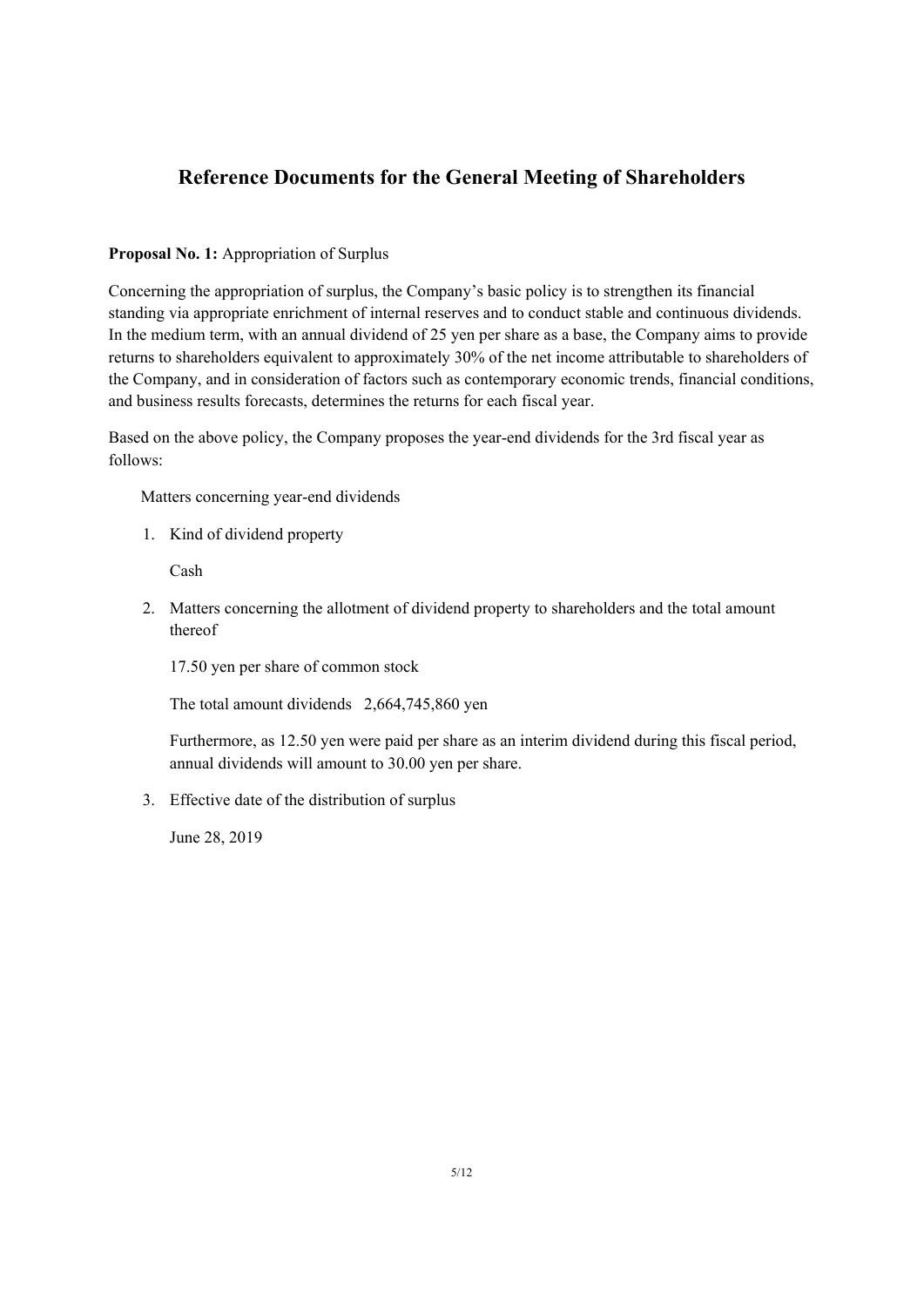**Proposal No. 2:** Election of 5 Directors (excluding those who are Audit and Supervisory Committee members)

The terms of office of all of the 8 Directors (excluding those who are Audit and Supervisory Committee members) will expire at the conclusion of this Annual General Meeting of Shareholders. It is proposed that the number of Directors be reduced by three to further streamline the management structure and 5 Directors (excluding those who are Audit and Supervisory Committee members) be elected.

No. Name<br>(Date of birth) Past experience, positions and responsibilities at the Company (significant concurrent positions) Number of shares of the Company held 1 Isao Kubota (Dec. 6, 1942) 76 years old [Reappointment] Apr. 1966 Joined the Ministry of Finance<br>
Jun. 1995 Director General of the Custom Director General of the Customs and Tariff Bureau, the Ministry of Finance Jul. 1997 Deputy Vice Minister of Director-General's Secretariat, the National Land Agency Jul. 1999 Administrative Vice-Minister, the National Land Agency Sep. 2000 Vice-president, Urban Development Corporation Jul. 2002 Chairman, Lone Star Japan Acquisitions, LLC Joined THE NISHI-NIPPON CITY BANK, LTD. (the "Bank") Advisor, the Bank<br>Jun. 2006 President (Representing President (Representative Director), the Bank Jun. 2014 Chairman (Representative Director), the Bank (current position) Oct. 2016 Chairman (Representative Director), the Company (current position) (Significant concurrent positions) Chairman (Representative Director), THE NISHI-NIPPON CITY BANK, LTD. Chairman of Fukuoka Association of Corporate Executives 2,000 shares [Reasons for nomination as a candidate for director] Since taking office as president in 2006 at THE NISHI-NIPPON CITY BANK, LTD., a bank of the Group, Mr. Isao Kubota has contributed to the performance improvement of the bank by exercising strong leadership, as well as overcoming various issues in connection with the merger, paying off public funds and adopting core-banking system shared by regional banks. Additionally, he was appointed chairman of the Company in October 2016. The Company nominates him as a candidate for director as he has been judged to be a person who can contribute to the Company's management from his experience, capability, personality and knowledge as a top-level executive.

The candidates are as follows: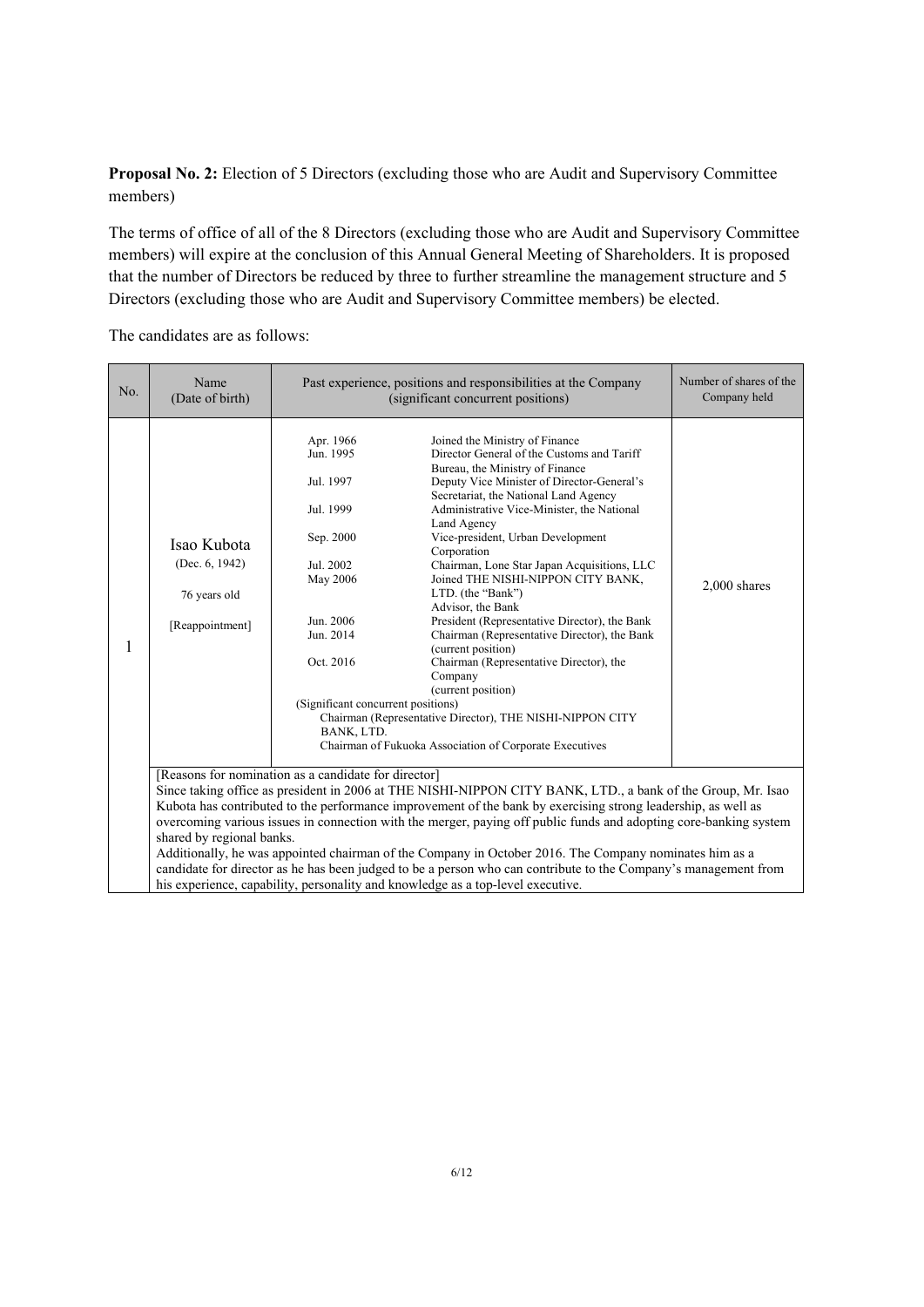| No.            | Name<br>(Date of birth)                                                                                                                                                                                                                                                                                                                                                                                                                                                                                                                                                                                                                                                                                                                                                                                        | Past experience, positions and responsibilities at the Company<br>(significant concurrent positions)                                                                                                      |                                                                                                                                                                                                                                                                                                                                                                                                                                                                                                                                                                                                                                                                                                                                                                                                                                                                                                                                                                                                         | Number of shares of the<br>Company held |
|----------------|----------------------------------------------------------------------------------------------------------------------------------------------------------------------------------------------------------------------------------------------------------------------------------------------------------------------------------------------------------------------------------------------------------------------------------------------------------------------------------------------------------------------------------------------------------------------------------------------------------------------------------------------------------------------------------------------------------------------------------------------------------------------------------------------------------------|-----------------------------------------------------------------------------------------------------------------------------------------------------------------------------------------------------------|---------------------------------------------------------------------------------------------------------------------------------------------------------------------------------------------------------------------------------------------------------------------------------------------------------------------------------------------------------------------------------------------------------------------------------------------------------------------------------------------------------------------------------------------------------------------------------------------------------------------------------------------------------------------------------------------------------------------------------------------------------------------------------------------------------------------------------------------------------------------------------------------------------------------------------------------------------------------------------------------------------|-----------------------------------------|
| $\overline{2}$ | Hiromichi<br>Tanigawa<br>(Jul. 17, 1953)<br>65 years old<br>[Reappointment]                                                                                                                                                                                                                                                                                                                                                                                                                                                                                                                                                                                                                                                                                                                                    | Apr. 1976<br>Jun. 2005<br>Jul. 2008<br>Oct. 2008<br>May 2011<br>Jun. 2011<br>Jun. 2012<br>May 2013<br>Jun. 2013<br>May 2014<br>Jun. 2014<br>Oct. 2016<br>(Significant concurrent positions)<br>BANK, LTD. | Joined the Ministry of Finance<br>Director-General of Yokohama Customs, the<br>Ministry of Finance<br>Deputy Director-General of Minister's<br>Secretariat, the Ministry of Finance<br>Managing Director, Japan Finance Corporation<br>Joined THE NISHI-NIPPON CITY BANK,<br>$LTD.$ (the "Bank")<br>Advisor, the Bank<br>Executive Director, the Bank<br>Representative Executive Director<br>(Representative Director), the Bank<br>Representative Executive Director<br>(Representative Director)<br>Head of Kitakyushu & Yamaguchi Region, the<br>Bank<br>Deputy President (Representative Director)<br>Head of Kitakyushu & Yamaguchi Region, the<br>Bank<br>Deputy President (Representative Director),<br>the Bank<br>President (Representative Director), the Bank<br>(current position)<br>President (Representative Director), the<br>Company (current position)<br>President (Representative Director), THE NISHI-NIPPON CITY<br>Vice Chairman of Fukuoka Association of Corporate Executives | 12,300 shares                           |
|                | [Reasons for nomination as a candidate for director]<br>Since taking office as Director in 2011 at THE NISHI-NIPPON CITY BANK, LTD, a bank of the Group, Mr.<br>Hiromichi Tanigawa has been in charge of the bank's core operations, such as the Internal Audit Division, the<br>Corporate Risk Management & Compliance Division, the Corporate Planning Division and Head of Kitakyushu &<br>Yamaguchi Region. Since taking office as president of the bank in June 2014, he has been at the forefront of leading<br>initiatives toward improving business results of the bank.<br>Additionally, he was appointed president of the Company in October 2016. The Company nominates him as a<br>candidate for director as he has been judged to be a person who can contribute to the Company's management from |                                                                                                                                                                                                           |                                                                                                                                                                                                                                                                                                                                                                                                                                                                                                                                                                                                                                                                                                                                                                                                                                                                                                                                                                                                         |                                         |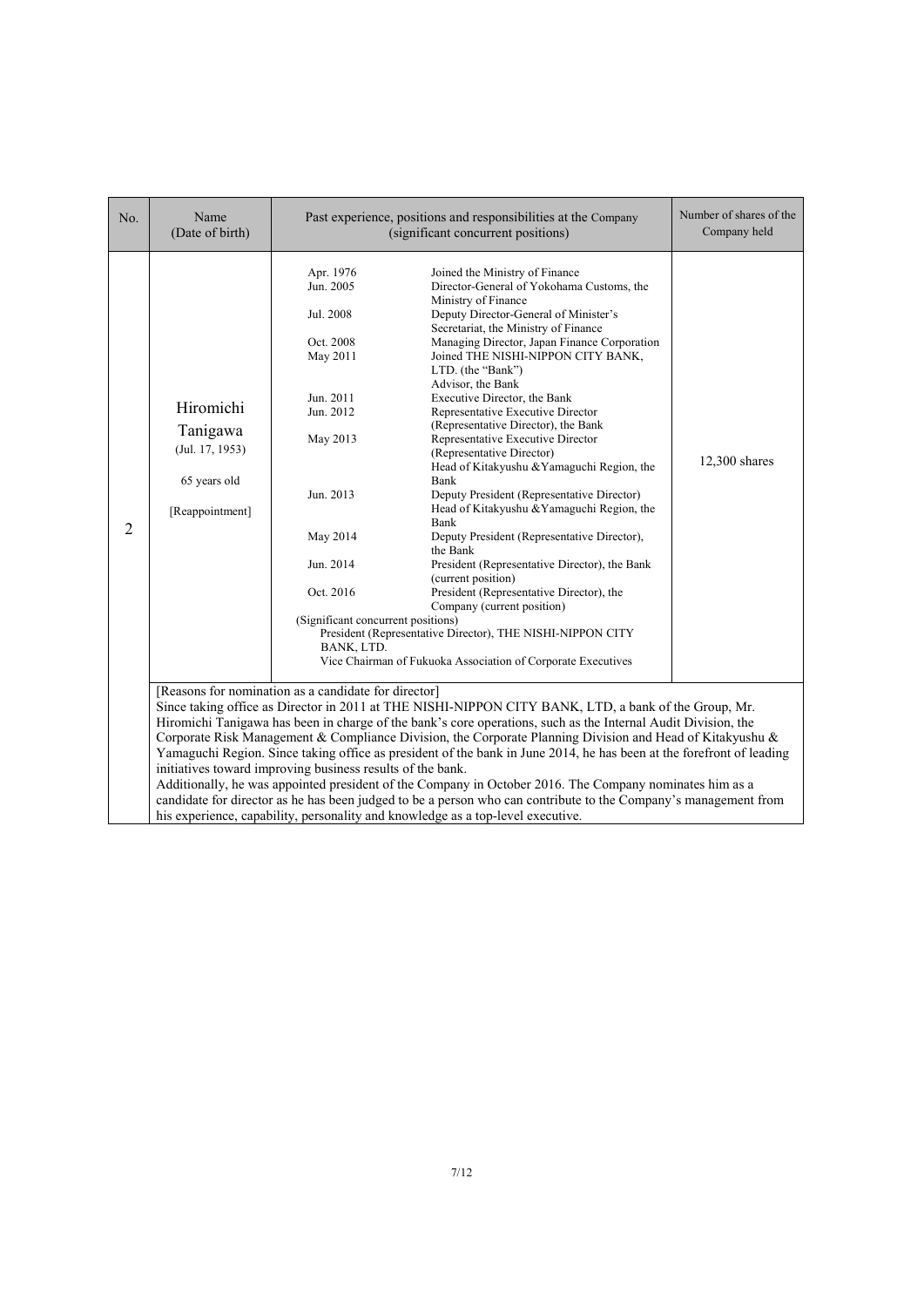| No.                                                                                                                                                                                                                                                                                                                                                                                                                                                                                                                                                                                                                                     | Name<br>(Date of birth)                                                   | Past experience, positions and responsibilities at the Company<br>(significant concurrent positions)                                                                                                                                |                                                                                                                                                                                                                                                                                                                                                                                                                                                                                                                                                                                                                                                                                                                                                                                                                                                                                                                                                                                                                                                                                                                                                                                                                                                                                                                                                                                                                                                                                                                                                                                                | Number of shares of the<br>Company held |
|-----------------------------------------------------------------------------------------------------------------------------------------------------------------------------------------------------------------------------------------------------------------------------------------------------------------------------------------------------------------------------------------------------------------------------------------------------------------------------------------------------------------------------------------------------------------------------------------------------------------------------------------|---------------------------------------------------------------------------|-------------------------------------------------------------------------------------------------------------------------------------------------------------------------------------------------------------------------------------|------------------------------------------------------------------------------------------------------------------------------------------------------------------------------------------------------------------------------------------------------------------------------------------------------------------------------------------------------------------------------------------------------------------------------------------------------------------------------------------------------------------------------------------------------------------------------------------------------------------------------------------------------------------------------------------------------------------------------------------------------------------------------------------------------------------------------------------------------------------------------------------------------------------------------------------------------------------------------------------------------------------------------------------------------------------------------------------------------------------------------------------------------------------------------------------------------------------------------------------------------------------------------------------------------------------------------------------------------------------------------------------------------------------------------------------------------------------------------------------------------------------------------------------------------------------------------------------------|-----------------------------------------|
| 3                                                                                                                                                                                                                                                                                                                                                                                                                                                                                                                                                                                                                                       | Souichi<br>Kawamoto<br>(Sep. 19, 1957)<br>61 years old<br>[Reappointment] | Apr. 1980<br>Jun. 2008<br>May 2010<br>Jun. 2010<br>Jun. 2011<br>Jun. 2012<br>May 2014<br>Jun. 2014<br>Oct. 2014<br>Oct. 2016<br>Apr. 2018<br>Jun. 2018<br>(Significant concurrent positions)<br>CITY BANK, LTD.<br>SANGYO CO., LTD. | Joined Fukuoka SOGO Bank (Fukuoka City<br>Bank) (currently, THE NISHI-NIPPON CITY<br>BANK, LTD.) (the "Bank")<br>Director<br>Deputy Head of Kita-Kyushu Regional<br>Headquarters<br>General Manager of Kita-Kyushu Head Office<br>General Manager of Kokura Branch, the Bank<br>Director<br>Head of Kita-Kyushu General Headquarters,<br>the Bank<br>Managing Director<br>Head of Kita-Kyushu General Headquarters,<br>the Bank<br>Managing Director<br>Head of Kita-Kyushu General Headquarters,<br>the Bank<br><b>Executive Director</b><br>Head of Kita-Kyushu General Headquarters,<br>the Bank<br><b>Executive Director</b><br>Head of Kitakyushu & Yamaguchi Region, the<br>Bank<br>Deputy President (Representative Director)<br>Head of Kitakyushu & Yamaguchi Region, the<br>Bank<br>Deputy President (Representative Director)<br>Head of Kitakyushu & Yamaguchi Region<br>Regional Headquarters Management, the Bank<br>Director, the Company<br>Director,<br>In charge of the Internal Audit Division,<br>the Group Strategy Planning Division,<br>the Company (current position)<br>Deputy President (Representative Director),<br>THE NISHI-NIPPON CITY BANK, LTD.<br>Head of Kitakyushu & Yamaguchi Region<br>In charge of Regional Headquarters, the IT<br>Strategy Division, the Operations Planning &<br>Management Division, the Internal Audit<br>Division, the Bank (current position)<br>Deputy President (Representative Director), THE NISHI-NIPPON<br>Director, DAIICHI KOUTSU SANGYO Co., Ltd.<br>Director serving as Audit and Supervisory Committee member, OHISHI | $1,260$ shares                          |
| [Reasons for nomination as a candidate for director]<br>Since taking office as director in 2008 at THE NISHI-NIPPON CITY BANK, LTD, a bank of the Group, Mr.<br>Souichi Kawamoto has served as Head of Kitakyushu & Yamaguchi Region and has been in charge of the sales<br>divisions, and he has accumulated experience in business operations.<br>Additionally, he was appointed director of the Company in October 2016. The Company nominates him as a<br>candidate for director as he has been judged to be a person who can contribute to the Company's management from<br>his experience, capability, personality and knowledge. |                                                                           |                                                                                                                                                                                                                                     |                                                                                                                                                                                                                                                                                                                                                                                                                                                                                                                                                                                                                                                                                                                                                                                                                                                                                                                                                                                                                                                                                                                                                                                                                                                                                                                                                                                                                                                                                                                                                                                                |                                         |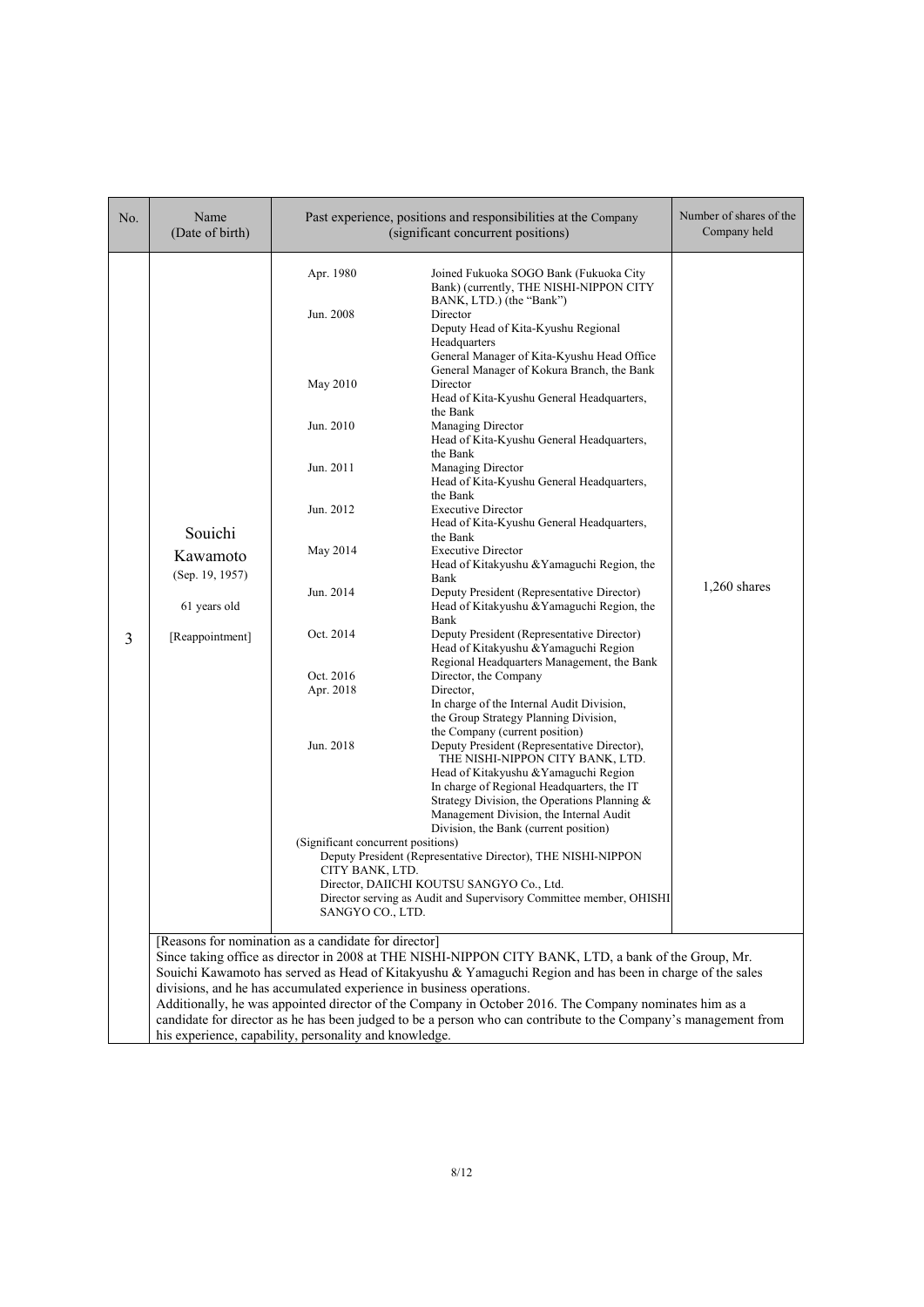| No. | Name<br>(Date of birth)                                                                                                                                                                                                                                                                                                                                                                                                                                                                                                                                                                                                                                                                                              | Past experience, positions and responsibilities at the Company<br>(significant concurrent positions)                                                                                       |                                                                                                                                                                                                                                                                                                                                                                                                                                                                                                                                                                                                                                                                                                                      | Number of shares of<br>the Company held |
|-----|----------------------------------------------------------------------------------------------------------------------------------------------------------------------------------------------------------------------------------------------------------------------------------------------------------------------------------------------------------------------------------------------------------------------------------------------------------------------------------------------------------------------------------------------------------------------------------------------------------------------------------------------------------------------------------------------------------------------|--------------------------------------------------------------------------------------------------------------------------------------------------------------------------------------------|----------------------------------------------------------------------------------------------------------------------------------------------------------------------------------------------------------------------------------------------------------------------------------------------------------------------------------------------------------------------------------------------------------------------------------------------------------------------------------------------------------------------------------------------------------------------------------------------------------------------------------------------------------------------------------------------------------------------|-----------------------------------------|
| 4   | Kiyota Takata<br>(Jan. 5, 1954)<br>65 years old<br>[Reappointment]                                                                                                                                                                                                                                                                                                                                                                                                                                                                                                                                                                                                                                                   | Apr. 1978<br>Jun. 2007<br>May 2009<br>Jun. 2010<br>Jun. 2011<br>Jun. 2012<br>Jun. 2016<br>Oct. 2016<br>(Significant concurrent positions)<br>CITY BANK, LTD.<br>Director, PIETRO Co., Ltd. | Joined NISHI-NIPPON SOGO BANK<br>(NISHI-NIPPON BANK) (currently, THE<br>NISHI-NIPPON CITY BANK, LTD.) (the<br>"Bank")<br>Director<br>General Manager of Executive Secretariat, the<br>Bank<br>Director, the Bank<br>Managing Director, the Bank<br>Managing Director, the Bank<br>Executive Director, the Bank<br>Deputy President (Representative Director)<br>In charge of the Public Relations Division, the<br>Executive Secretariat, the Human Resources<br>Division, and the Corporate Administration<br>Division, the Bank (current position)<br>Director,<br>In charge of the Corporate Planning Division,<br>the Company (current position)<br>Deputy President (Representative Director), THE NISHI-NIPPON | 13,870 shares                           |
|     | [Reasons for nomination as a candidate for director]<br>Since taking office as director in 2007 at THE NISHI-NIPPON CITY BANK, LTD, a bank of the Group, Mr. Kiyota<br>Takata has been in charge of the Public Relations Division, the Executive Secretariat, the Human Resources<br>Division, the Internal Audit Division and the International Business Division, and has accumulated experience in<br>business operations.<br>Additionally, he was appointed director of the Company in October 2016. The Company nominates him as a<br>candidate for director as he has been judged to be a person who can contribute to the Company's management from<br>his experience, capability, personality and knowledge. |                                                                                                                                                                                            |                                                                                                                                                                                                                                                                                                                                                                                                                                                                                                                                                                                                                                                                                                                      |                                         |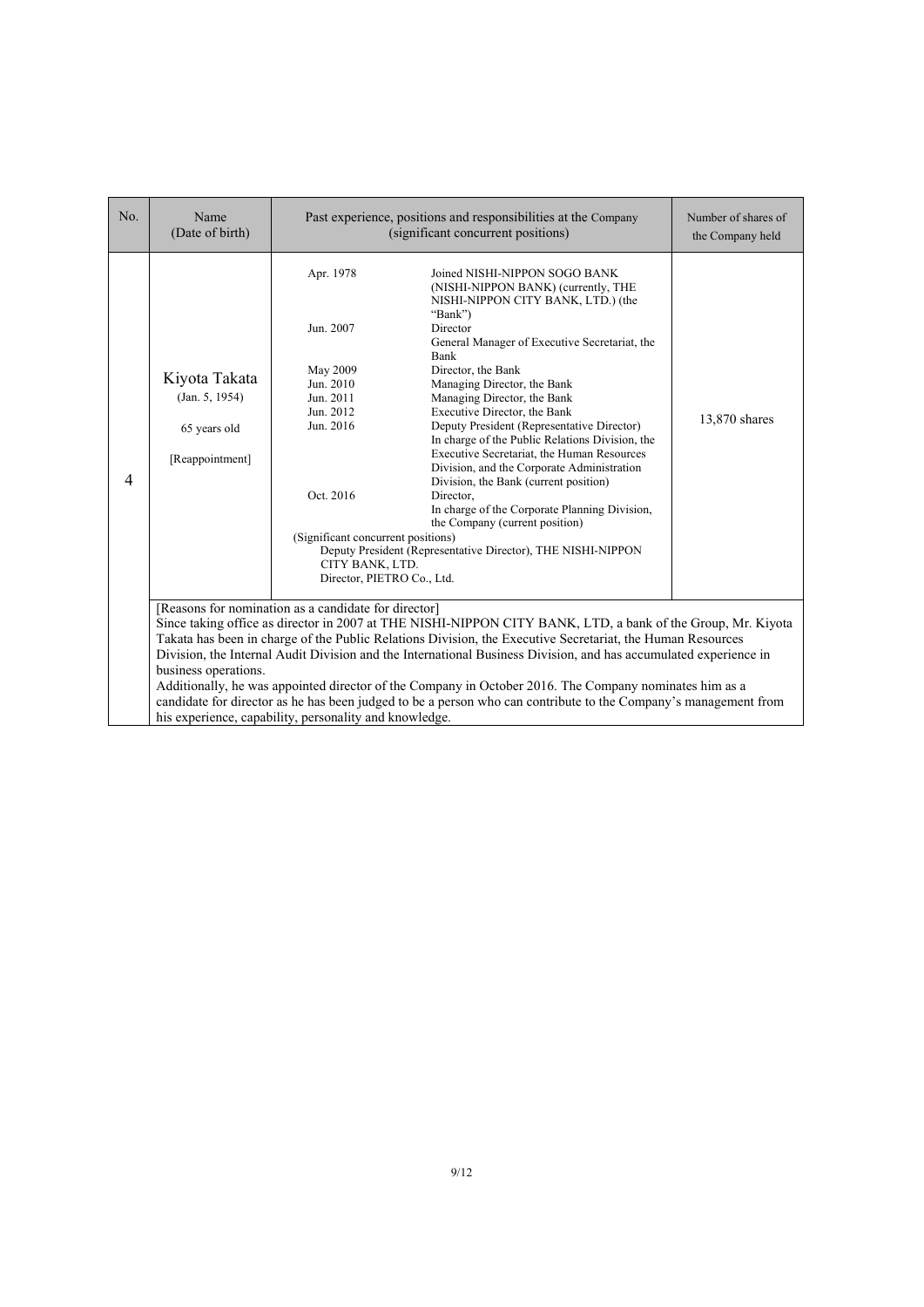| No. | Name<br>(Date of birth)                                                                                                                                                                                                                                                                                                                                                                                                                                                                                                                                                                                   | Past experience, positions and responsibilities at the Company<br>(significant concurrent positions)                                                         |                                                                                                                                                                                                                                                                                                                                                                                                                                                                                                                                                                                                                                                                                                                                                                                                                                                                                                                                                                                                                                                                                          | Number of shares of<br>the Company held |
|-----|-----------------------------------------------------------------------------------------------------------------------------------------------------------------------------------------------------------------------------------------------------------------------------------------------------------------------------------------------------------------------------------------------------------------------------------------------------------------------------------------------------------------------------------------------------------------------------------------------------------|--------------------------------------------------------------------------------------------------------------------------------------------------------------|------------------------------------------------------------------------------------------------------------------------------------------------------------------------------------------------------------------------------------------------------------------------------------------------------------------------------------------------------------------------------------------------------------------------------------------------------------------------------------------------------------------------------------------------------------------------------------------------------------------------------------------------------------------------------------------------------------------------------------------------------------------------------------------------------------------------------------------------------------------------------------------------------------------------------------------------------------------------------------------------------------------------------------------------------------------------------------------|-----------------------------------------|
| 5   | Hideyuki<br>Murakami<br>(Mar. 14, 1961)<br>58 years old<br>[Reappointment]                                                                                                                                                                                                                                                                                                                                                                                                                                                                                                                                | Apr. 1983<br>Jun. 2010<br>May 2012<br>Jun. 2012<br>May 2014<br>Jun. 2014<br>May 2016<br>Oct. 2016<br>Jun. 2018<br>(Significant concurrent positions)<br>Ltd. | Joined NISHI-NIPPON SOGO BANK<br>(NISHI-NIPPON BANK) (currently, THE<br>NISHI-NIPPON CITY BANK, LTD.) (the<br>"Bank")<br><b>Executive Officer</b><br>General Manager of the Human Resources<br>Division and the Human Resource<br>Development Office, the Bank<br><b>Executive Officer</b><br>General Manager of the Corporate Planning<br>Division, the Bank<br>Senior Executive Officer<br>General Manager of the Corporate Planning<br>Division, the Bank<br>Senior Executive Officer, the Bank<br>Managing Director, the Bank<br>Managing Director<br>Head of Tokyo Headquarters, the Bank<br>Director.<br>In charge of the Compliance & Risk<br>Management Division, Deputy in charge of the<br>Corporate Planning Division, the Company<br>(current position)<br><b>Executive Director</b><br>Head of Tokyo Headquarters<br>In charge of the Corporate Planning Division<br>and the Corporate Risk Management Division,<br>the Bank (current position)<br>Executive Director, THE NISHI-NIPPON CITY BANK, LTD.<br>Audit and Supervisory Committee member, Showa Manufacturing Co., | 3,000 shares                            |
|     | [Reasons for nomination as a candidate for director]<br>Since taking office as director in 2014 at THE NISHI-NIPPON CITY BANK, LTD, a bank of the Group, Mr.<br>Hideyuki Murakami has been in charge of the corporate planning and management divisions, and has accumulated<br>experience in business operations.<br>Additionally, he was appointed director of the Company in October 2016. The Company nominates him as a<br>candidate for director as he has been judged to be a person who can contribute to the Company's management from<br>his experience, capability, personality and knowledge. |                                                                                                                                                              |                                                                                                                                                                                                                                                                                                                                                                                                                                                                                                                                                                                                                                                                                                                                                                                                                                                                                                                                                                                                                                                                                          |                                         |

(Note) There is no special interest between each candidate for director and the Company.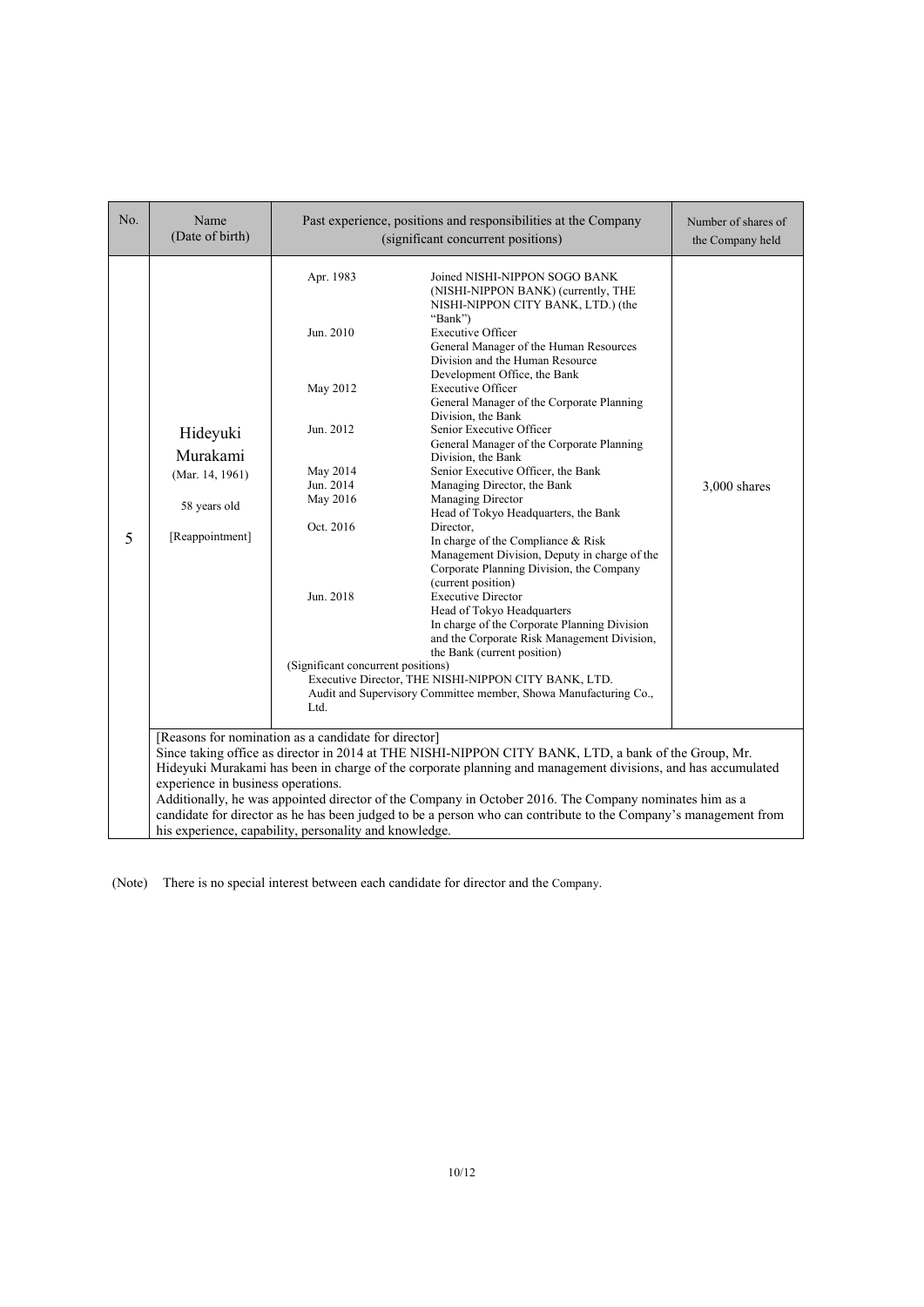**Proposal No. 3:** Election of 1 Director who is an Audit and Supervisory Committee member

Mr. Yuji Tanaka, a Director who is an Audit and Supervisory Committee member, will resign at the conclusion of this Annual General Meeting of Shareholders. Accordingly, the new election of 1 Director who is an Audit and Supervisory Committee member is proposed.

This proposal has been approved by Audit and Supervisory Committee.

The candidate is as follows:

| Name<br>(Date of birth)                                                                                       | Past experience, positions and responsibilities at the Company<br>(significant concurrent positions) |                                                                              | Number of shares of<br>the Company held |
|---------------------------------------------------------------------------------------------------------------|------------------------------------------------------------------------------------------------------|------------------------------------------------------------------------------|-----------------------------------------|
|                                                                                                               | Apr. 1975                                                                                            | Joined SAIBUGAS Co., Ltd.                                                    |                                         |
|                                                                                                               | Jun. 2008                                                                                            | <b>Executive Officer</b>                                                     |                                         |
|                                                                                                               |                                                                                                      | General Manager of the Living Energy                                         |                                         |
|                                                                                                               |                                                                                                      | Division, Energy Management Headquarters,                                    |                                         |
|                                                                                                               |                                                                                                      | SAIBUGAS Co., Ltd.                                                           |                                         |
|                                                                                                               | Apr. 2009                                                                                            | Resigned from Executive Officer, SAIBUGAS                                    |                                         |
| Toshio Sakemi                                                                                                 |                                                                                                      | Co., Ltd.                                                                    |                                         |
| (Feb. 27, 1953)                                                                                               | Apr. 2009                                                                                            | President and Representative Director,                                       |                                         |
|                                                                                                               | Apr. 2011                                                                                            | MARUTAI Co,. LTD.<br>Resigned from President and Representative              |                                         |
| 66 years old                                                                                                  |                                                                                                      | Director, MARUTAI Co., LTD.                                                  |                                         |
|                                                                                                               | Apr. 2011                                                                                            | Managing Executive Officer, SAIBUGAS Co.,                                    | $0$ shares                              |
| [New appointment]                                                                                             |                                                                                                      | Ltd.                                                                         |                                         |
|                                                                                                               | Jun. 2011                                                                                            | Director, Managing Executive Officer,                                        |                                         |
| Outside                                                                                                       |                                                                                                      | SAIBUGAS Co., Ltd.                                                           |                                         |
|                                                                                                               | Apr. 2013                                                                                            | President, Representative Director and Chief                                 |                                         |
| <b>Independent Director</b>                                                                                   |                                                                                                      | Executive Officer, SAIBUGAS Co., Ltd.                                        |                                         |
|                                                                                                               | Apr. 2019                                                                                            | Chairman (Representative Director), SAIBUGAS<br>Co., Ltd. (current position) |                                         |
|                                                                                                               | (Significant concurrent positions)                                                                   |                                                                              |                                         |
|                                                                                                               |                                                                                                      | Chairman (Representative Director), SAIBUGAS Co., Ltd.                       |                                         |
|                                                                                                               |                                                                                                      | Corporate Auditor, Kyudenko Corporation (scheduled to resign in late         |                                         |
|                                                                                                               | June 2019)                                                                                           |                                                                              |                                         |
|                                                                                                               |                                                                                                      | Corporate Auditor, Hiroshima Gas Co., Ltd. (expected to be appointed in      |                                         |
| June 2019)                                                                                                    |                                                                                                      |                                                                              |                                         |
| [Reasons for nomination as a candidate for director who is an Outside Audit and Supervisory Committee member] |                                                                                                      |                                                                              |                                         |
| Mr. Toshio Sakemi has considerable experience and extensive knowledge as a corporate manager. The Company     |                                                                                                      |                                                                              |                                         |
| nominates him as a candidate for director who is an Outside Audit and Supervisory Committee member as he has  |                                                                                                      |                                                                              |                                         |
| been judged to be qualified as Director from the perspective of strengthening the supervising function.       |                                                                                                      |                                                                              |                                         |